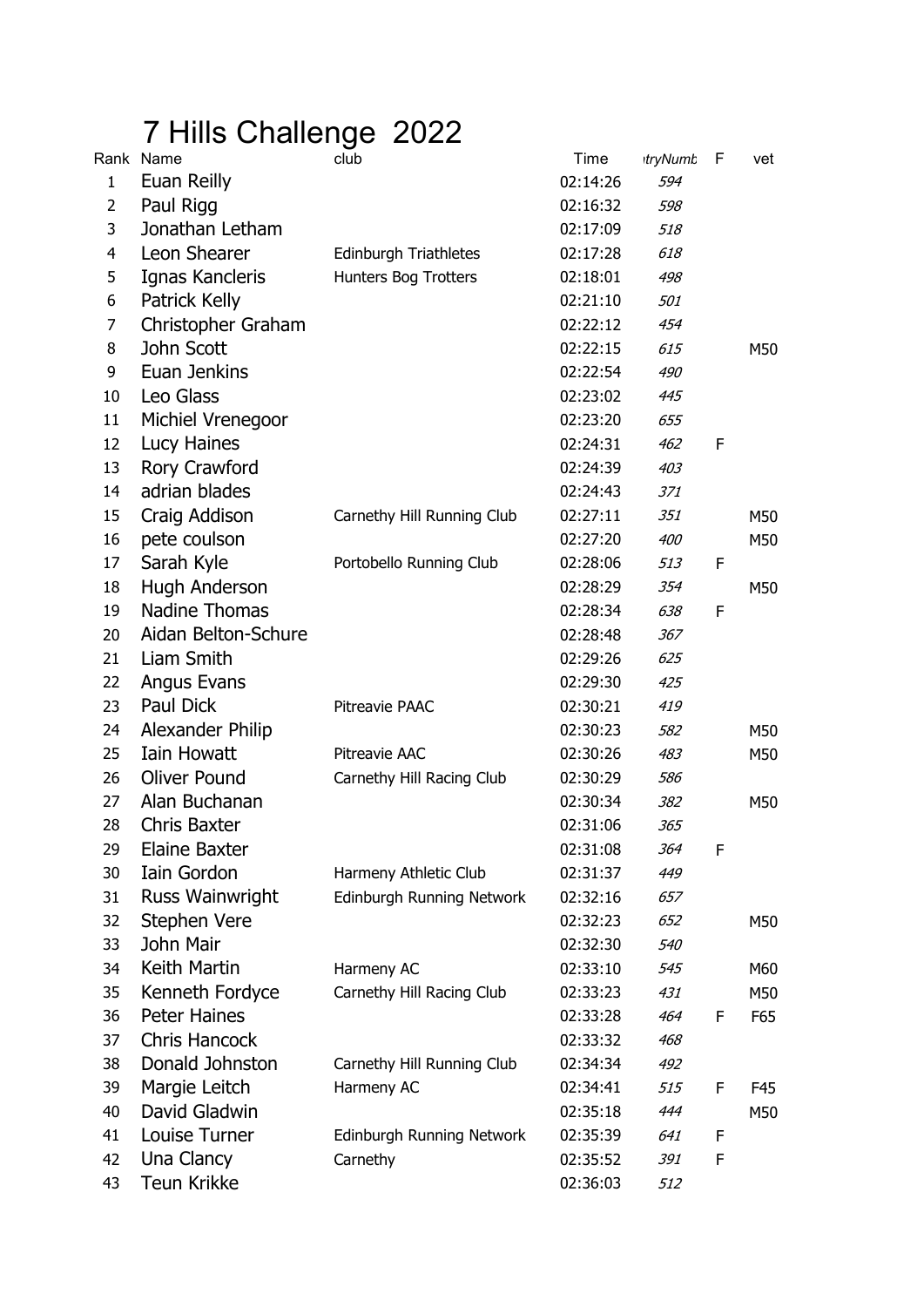| 44 | <b>Andy Swinscoe</b>    |                               | 02:36:16 | 635        |   |     |
|----|-------------------------|-------------------------------|----------|------------|---|-----|
| 45 | <b>Iain Crawford</b>    | <b>Cambuslang Harriers</b>    | 02:36:30 | 402        |   | M50 |
| 46 | Kai Fatunmbi-Randall    |                               | 02:36:36 | 427        |   |     |
| 47 | Rory Kavanagh           |                               | 02:36:40 | 499        |   |     |
| 48 | Louise Fleming          |                               | 02:36:51 | 430        | F |     |
| 49 | James Lister            |                               | 02:36:54 | 519        |   |     |
| 50 | Dimitrios Xenitopoulos  |                               | 02:37:09 | 682        |   |     |
| 51 | Ann Enneguess           | Harmeny Athletic Club         | 02:37:40 | 424        | F |     |
| 52 | <b>Ruth Paterson</b>    | Carnethy Hill Racing Club     | 02:38:00 | 577        | F | F45 |
| 53 | Sally Black             |                               | 02:38:04 | 369        | F | F45 |
| 54 | <b>Suzy Scarlett</b>    |                               | 02:38:17 | 614        | F |     |
| 55 | <b>Mabel Barclay</b>    |                               | 02:38:19 | <i>360</i> | F |     |
| 56 | Katya Saint-Amand       |                               | 02:38:22 | 612        | F |     |
| 57 | <b>Neil Rankin</b>      |                               | 02:38:27 | 592        |   |     |
| 58 | <b>Fraser Seywright</b> |                               | 02:38:30 | 693        |   |     |
| 59 | Ben Clayton             | Edinburgh Running Network     | 02:38:56 | 393        |   |     |
| 60 | Giannina Rossini        |                               | 02:39:18 | 607        | F |     |
| 61 | <b>Stuart Simmons</b>   |                               | 02:39:20 | 619        |   | M50 |
| 62 | Pascal den Hartog       |                               | 02:39:26 | 416        |   |     |
|    |                         | Musselburgh & District        |          |            |   |     |
| 63 | Mike Howard             | <b>Athletic Club</b>          | 02:40:02 | 482        |   | M50 |
| 64 | craig jowitt            |                               | 02:40:05 | 496        |   | M50 |
| 65 | <b>Andrew Cross</b>     | Carnethy Hill Running Club    | 02:40:35 | 406        |   |     |
| 66 | Rachel Kennedy          | Carnethy Hill Racing Club     | 02:40:40 | 503        | F |     |
| 67 | Andy Thom               |                               | 02:41:12 | 637        |   | M50 |
| 68 | Sandy Noble             |                               | 02:41:15 | 567        |   |     |
| 69 | <b>Bennet Hughes</b>    |                               | 02:41:38 | 691        |   |     |
| 70 | <b>Graeme Hoodless</b>  |                               | 02:41:41 | 688        |   |     |
| 71 | Philippa Ivison         | Carnethy Hill Running Club    | 02:41:44 | 486        | F | F45 |
| 72 | Jim Alexander           | Lothian Running Club          | 02:42:06 | 353        |   | M60 |
| 73 | Jocelyn Lofthouse       | Harmeny Athletic Club         | 02:42:11 | 522        | F | F45 |
| 74 | Andrew Johnston         | Edinburgh Athletics Club      | 02:42:19 | 493        |   | M50 |
| 75 | Jonathan Vyse           |                               | 02:42:22 | 656        |   |     |
| 76 | Andy Macpherson         |                               | 02:42:35 | 538        |   |     |
| 77 | Allan Gall              | <b>Central Athletics Club</b> | 02:43:06 | 437        |   | M60 |
| 78 | <b>Nick Smith</b>       |                               | 02:43:19 | 626        |   |     |
| 79 | Deborah Warner          | Portobello Running Club       | 02:43:25 | 663        | F | F45 |
| 80 | Morgan Verdoux          |                               | 02:43:29 | 651        |   |     |
| 81 | Moray Borthwick         |                               | 02:44:50 | 374        |   | M50 |
| 82 | Nathan Gibson           |                               | 02:44:54 | 692        |   |     |
| 83 | <b>Ross Fowles</b>      |                               | 02:44:56 | 432        |   |     |
| 84 | Gillian Gibson          |                               | 02:44:58 | 440        | F |     |
| 85 | Sam Fleming             |                               | 02:45:00 | 429        |   |     |
| 86 | <b>Andrew Park</b>      |                               | 02:45:02 | 574        |   |     |
| 87 | Lowri Webb              |                               | 02:45:09 | 668        | F |     |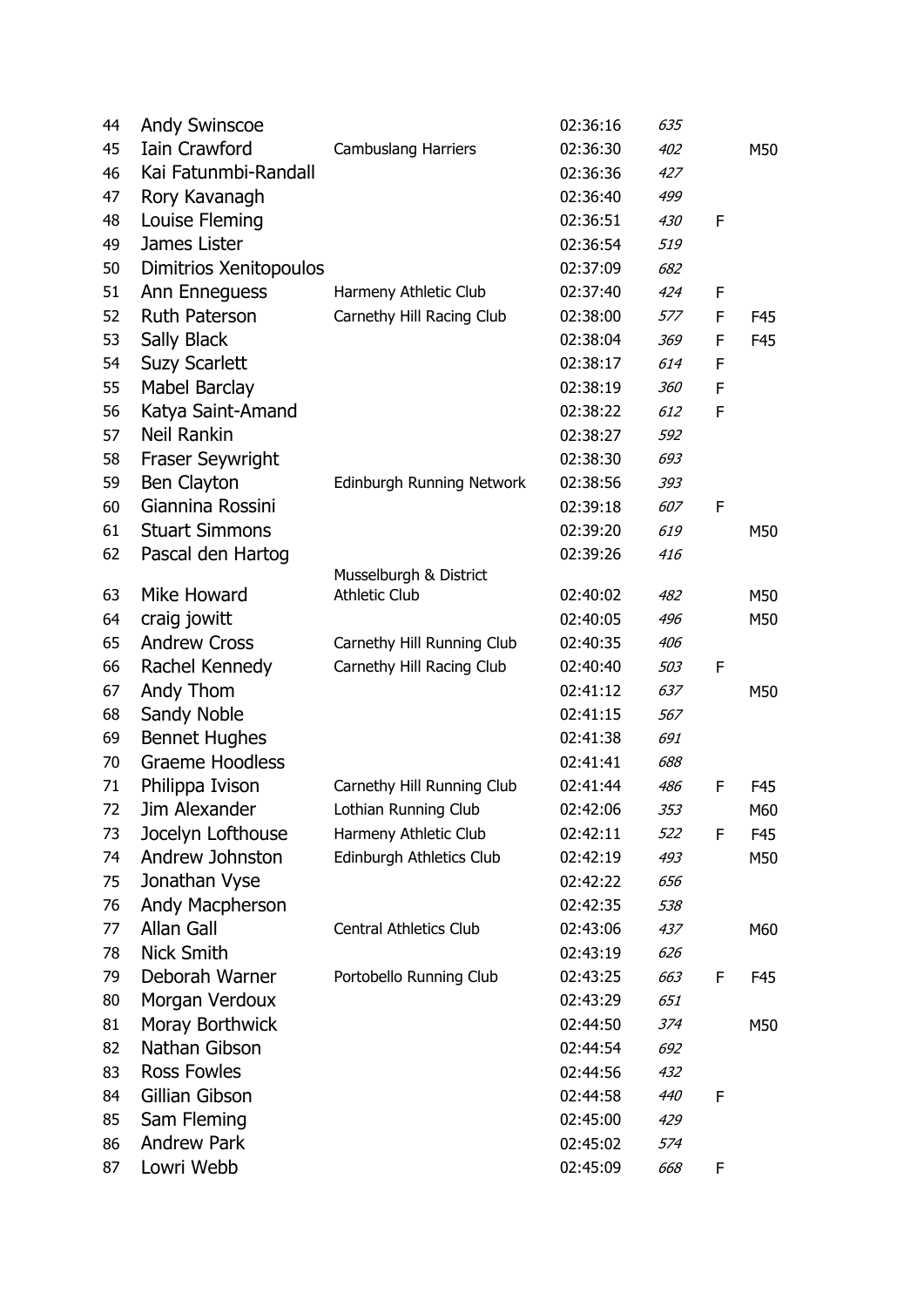| 88  | Sophie Dawes              |                                  | 02:45:25 | 415 | F |     |
|-----|---------------------------|----------------------------------|----------|-----|---|-----|
| 89  | Graeme Fyffe              |                                  | 02:46:03 | 436 |   |     |
| 90  | Gavin Dougan              |                                  | 02:46:19 | 420 |   |     |
| 91  | Terry Johnstone           | Club                             | 02:46:25 | 690 |   | M50 |
| 92  | <b>Steven Brown</b>       | Harmeny Athletic Club            | 02:46:27 | 379 |   |     |
| 93  | Gordon Walkinshaw         |                                  | 02:46:58 | 661 |   |     |
| 94  | Garreth Callaghan         | Carnethy Hill Racing Club        | 02:47:04 | 386 |   |     |
| 95  | Robin Young               |                                  | 02:47:28 | 686 |   |     |
| 96  | Alexander Ulrichsen       |                                  | 02:47:30 | 645 |   |     |
| 97  | Hannah Hamilton-          | Team East Lothian AC             | 02:47:39 | 467 | F |     |
| 98  | Elaine Murdoch            |                                  | 02:47:59 | 562 | F |     |
| 99  | Michael Webster           |                                  | 02:48:02 | 670 |   |     |
| 100 | <b>Vicky Crichton</b>     | Edinburgh Running Network        | 02:48:04 | 404 | F |     |
| 101 | <b>Peter Smith</b>        | Edinburgh Athletics Club         | 02:48:07 | 627 |   |     |
| 102 | Alex Kerridge             |                                  | 02:48:09 | 505 |   |     |
| 103 | Tim Czopka                |                                  | 02:48:29 | 409 |   |     |
| 104 | John Lachlan Gillies      |                                  | 02:49:00 | 442 |   |     |
| 105 | Stewart Langdon           | <b>SMBRC</b>                     | 02:49:03 | 687 |   |     |
| 106 | Kirsty Walker             | Harmeny AC                       | 02:49:29 | 659 | F |     |
| 107 | <b>Brian Stewart</b>      | Edinburgh Running Network        | 02:49:42 | 630 |   | M50 |
| 108 | Derek Cooper              |                                  | 02:49:45 | 398 |   | M50 |
| 109 | Sean Cockburn             |                                  | 02:50:06 | 396 |   |     |
| 110 | <b>Fraser Gorn</b>        | Jamaican Hill runners            | 02:50:51 | 450 |   |     |
| 111 | <b>Stuart Rowa-dewar</b>  |                                  | 02:50:53 | 609 |   | M50 |
| 112 | Miguel Mudarra            | <b>Edinburgh Running Network</b> | 02:51:02 | 556 |   |     |
| 113 | Niamh Ni Mhaoileoin       | Portobello Running Club          | 02:51:11 | 565 | F |     |
| 114 | Alan Weir                 | Lothian Running Club             | 02:51:27 | 672 |   | M50 |
| 115 | Carris Richardson         |                                  | 02:51:32 | 597 | F |     |
| 116 | Amy Jennings              | Hunters Bog Trotters             | 02:52:45 | 491 | F |     |
| 117 | Genevieve Harborow        | Harmeny Athletic Club            | 02:52:54 | 470 | F | F45 |
| 118 | Gordon Voller             | Carnethy Hill Running Club       | 02:53:13 | 654 |   |     |
| 119 | Lesley Reynolds           | Carnegie Harriers                | 02:53:17 | 595 | F | F45 |
| 120 | Sarah Haines              |                                  | 02:53:36 | 463 | F | F55 |
| 121 | Brian Troddyn             |                                  | 02:53:46 | 640 |   |     |
| 122 | Colin Davidson            | Harmeny AC                       | 02:53:49 | 414 |   |     |
| 123 | Mhairi Bagnall            | Corstorphine AAC                 | 02:54:42 | 358 | F | F45 |
| 124 | Kathleen Bolt             |                                  | 02:54:58 | 372 | F | F55 |
| 125 | <b>Finlay Ulrichsen</b>   |                                  | 02:55:51 | 644 |   |     |
| 126 | <b>Charlotte Broadley</b> |                                  | 02:56:01 | 377 | F |     |
| 127 | Andrew Halliday           |                                  | 02:56:05 | 465 |   |     |
| 128 | <b>Peter Williams</b>     |                                  | 02:56:10 | 677 |   | M60 |
| 129 | <b>Stuart Goodfellow</b>  | Kirkcaldy Wizards                | 02:56:13 | 446 |   | M50 |
| 130 | <b>Mick Patrick</b>       |                                  | 02:56:20 | 579 |   | M50 |
| 131 | Matthew Ellingham         |                                  | 02:56:22 | 423 |   |     |
| 132 | Gerben Scheelings         |                                  | 02:56:24 | 689 |   |     |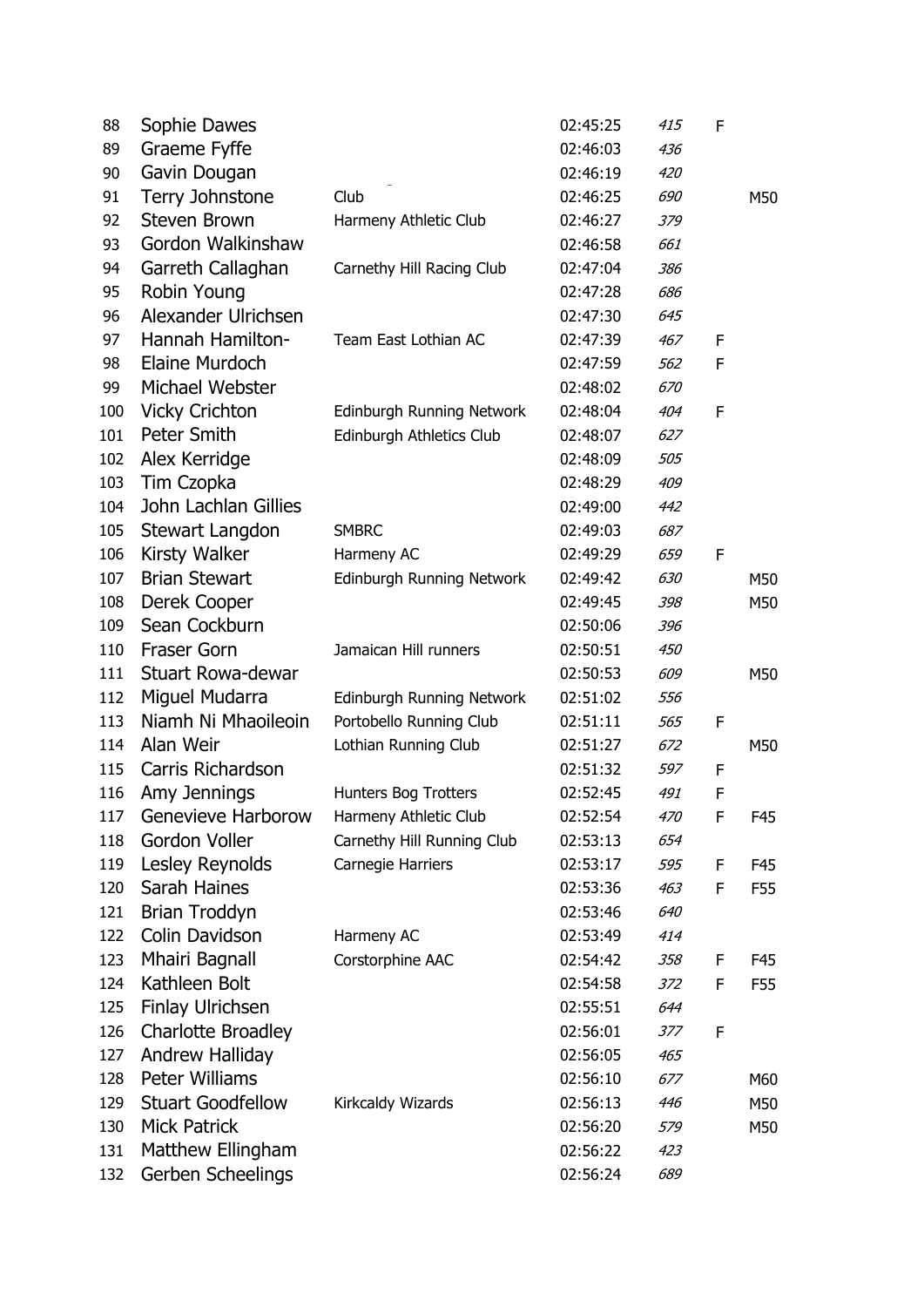| 133 | Liam Anderson          |                                  | 02:56:27 | 355        |   |     |
|-----|------------------------|----------------------------------|----------|------------|---|-----|
| 134 | Juliana Eaton          |                                  | 02:56:47 | 422        | F |     |
| 135 | Laura Hoodless         |                                  | 02:56:49 | 479        | F |     |
| 136 | Scott Logan            |                                  | 02:56:54 | 524        |   |     |
| 137 | Christina Coakley      | Carnethy                         | 02:58:05 | 394        | F |     |
| 138 | Allan Barklie          | Portobello Running Club          | 02:58:08 | 361        |   |     |
| 139 | Marianne James         | <b>Cosmic Hillbashers AAC</b>    | 02:58:32 | 489        | F |     |
| 140 | <b>Colin Souness</b>   |                                  | 02:59:00 | 628        |   |     |
| 141 | Vernon Gayle           | Forth Valley Orienteers          | 02:59:14 | 439        |   | M50 |
| 142 | <b>Neil Jones</b>      | Haddington Running Club          | 02:59:17 | 495        |   | M50 |
| 143 | Alexandra Hamilton-    |                                  | 02:59:19 | 466        | F | F45 |
| 144 | Jon Punshon            | Northumberland Fell Runners      | 02:59:33 | 588        |   | M60 |
| 145 | Georgia Harvey         |                                  | 02:59:38 | 474        | F |     |
| 146 | Nicholas Langford      |                                  | 03:00:03 | 514        |   | M50 |
| 147 | Joshua Thomson         |                                  | 03:00:05 | 639        |   |     |
| 148 | Jennifer Sweeting      |                                  | 03:00:12 | 634        | F |     |
| 149 | Louise Baxter          |                                  | 03:00:15 | 366        | F |     |
| 150 | Kevin Reid             |                                  | 03:00:57 | 593        |   | M50 |
| 151 | Karen Keast            | Portobello Running Club          | 03:01:03 | <i>500</i> | F | F45 |
| 152 | Darren Dick            | Linlithgow Athletic Club         | 03:01:34 | 418        |   | M50 |
| 153 | <b>Bryan Gregg</b>     | Lochaber Athletic Club           | 03:01:51 | 458        |   |     |
| 154 | <b>Paul Patras</b>     |                                  | 03:02:20 | 578        |   |     |
| 155 | Nick Vaughan           | Giffnock North AC                | 03:02:47 | 648        |   |     |
| 156 | Allan Mcdermid         | <b>Bellahouston Road Runners</b> | 03:02:49 | 530        |   |     |
| 157 | Don Currie             | Edinburgh Running Network        | 03:03:32 | 408        |   | M60 |
| 158 | <b>Tom Purves</b>      | <b>RTC Warriors</b>              | 03:03:45 | 589        |   | M50 |
| 159 | Ashley Simpson         |                                  | 03:04:04 | 621        | F |     |
| 160 | <b>Kirsty Gray</b>     | Lothian Running Club             | 03:04:21 | 457        | F |     |
| 161 | <b>Bruce Munro</b>     |                                  | 03:05:12 | 559        |   | M50 |
| 162 | Debra Urquhart         | Lasswade Athletics Club          | 03:05:14 | 646        | F |     |
| 163 | Emma Burton            |                                  | 03:05:36 | 383        | F |     |
| 164 | Elfreda Whitty         |                                  | 03:06:00 | 676        | F |     |
| 165 | Sheenagh MacLullich    |                                  | 03:06:03 | 536        | F | F45 |
| 166 | Katie Rush             | Musselburgh & District AC        | 03:06:15 | 611        | F |     |
| 167 | <b>Marion Rodger</b>   |                                  | 03:07:33 | 602        | F | F55 |
| 168 | John Rice              | <b>Runners Are Smilers</b>       | 03:07:44 | 596        |   |     |
| 169 | Deirdre Harrington     | Edinburgh Athletics Club         | 03:08:25 | 472        | F |     |
| 170 | Millie Morgan          | Hunters Bog Trotters             | 03:08:30 | 555        | F |     |
| 171 | <b>Kate Crichton</b>   |                                  | 03:09:04 | 405        | F | F65 |
| 172 | <b>Brian Mackenzie</b> |                                  | 03:09:07 | 534        |   | M60 |
| 173 | <b>Adrian Meadows</b>  |                                  | 03:09:11 | 548        |   |     |
| 174 | Leigh Fell             | Harmeny AC                       | 03:09:15 | 428        | F |     |
| 175 | Kevin Veitch           | <b>Runners are Smilers</b>       | 03:09:18 | 650        |   |     |
| 176 | Rebecca Birse          |                                  | 03:09:32 | 368        | F | F45 |
| 177 | Pamela Whitlie         | Carnethy Hill Racing Club        | 03:09:35 | 675        | F | F45 |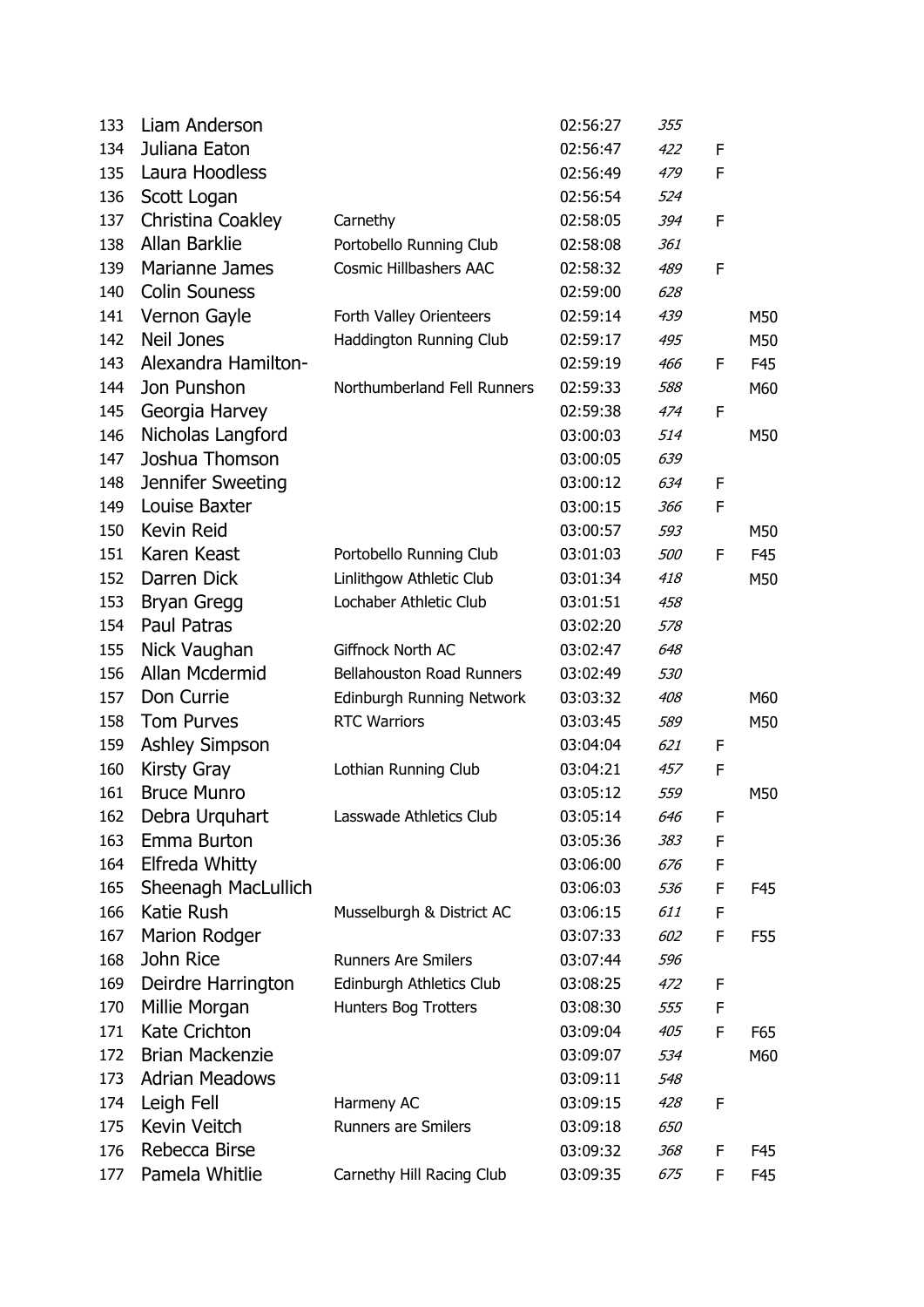| 178 | Helen Boyd             | Carnethy Hill Racing Club     | 03:10:15 | 376        | F |     |
|-----|------------------------|-------------------------------|----------|------------|---|-----|
| 179 | Claire Dalrymple       |                               | 03:10:24 | 410        | F | F55 |
| 180 | Emma Horrell           |                               | 03:10:30 | 481        | F |     |
| 181 | Ailsa Bruce            |                               | 03:10:44 | 380        | F |     |
| 182 | Jamie Sivewright       |                               | 03:10:46 | 623        |   |     |
| 183 | David Mathers          |                               | 03:11:12 | 546        |   |     |
| 184 | Neil Guthrie           |                               | 03:11:17 | 460        |   |     |
| 185 | stuart marsden         | Lothain Running Club          | 03:11:35 | 543        |   |     |
| 186 | Kate Bordwell          |                               | 03:11:43 | 373        | F | F45 |
| 187 | Sara Rowa              | Stallarholmen sport klubb     | 03:11:47 | 608        | F | F45 |
| 188 | Antony Walker          |                               | 03:12:30 | 658        |   | M50 |
| 189 | Lianne Logan           |                               | 03:13:21 | 523        | F |     |
| 190 | Gareth Paterson        | Harmeny AC                    | 03:13:59 | 576        |   |     |
| 191 | <b>Neil MacNeill</b>   |                               | 03:14:26 | 537        |   | M50 |
| 192 | Sarah Wills            |                               | 03:14:47 | 680        | F | F45 |
| 193 | Jim Pritchard          |                               | 03:14:48 | 587        |   |     |
| 194 | <b>Clare Hindle</b>    |                               | 03:14:51 | 477        | F | F45 |
| 195 | Michael Gudgeon        | Pitreavie AAC                 | 03:15:02 | 459        |   |     |
| 196 | Lesley Mealing         | Pitreavie AAC                 | 03:15:05 | 549        | F |     |
| 197 | Laura Tyler            |                               | 03:15:08 | 642        | F |     |
| 198 | Jacqueline Neill       |                               | 03:15:16 | 564        | F | F45 |
| 199 | <b>Chris Arnold</b>    |                               | 03:16:13 | 356        |   | M60 |
| 200 | <b>Walter Loughrey</b> |                               | 03:17:10 | 525        |   |     |
| 201 | Leon Young             |                               | 03:18:04 | 684        |   |     |
| 202 | <b>Elliot Young</b>    |                               | 03:18:06 | 685        |   |     |
| 203 | Rachel Watson          | Aberdeen AAC                  | 03:18:32 | 666        | F |     |
| 204 | <b>William Watson</b>  | Stonehaven Running Club       | 03:18:34 | 665        |   | M60 |
| 205 | robert mcgrath         |                               | 03:18:42 | 547        |   |     |
| 206 | Kevin Funnell          | <b>Falkland Trail Runners</b> | 03:19:51 | 435        |   |     |
| 207 | Mike Murdoch           | <b>Falkland Trail Runners</b> | 03:20:17 | 561        |   |     |
| 208 | <b>Richard Arnott</b>  | Edinburgh Running Network     | 03:21:53 | 357        |   | M60 |
| 209 | <b>Alison Rowe</b>     | Edinburgh Running Network     | 03:21:58 | <i>610</i> | F | F45 |
| 210 | <b>Andrew Simpson</b>  | Edinburgh Running Network     | 03:22:14 | 620        |   | M50 |
| 211 | Jim Skelt              | Edinburgh Running Network     | 03:22:16 | 624        |   | M60 |
| 212 | Linda Mitchell         |                               | 03:22:58 | 552        | F |     |
| 213 | Iain Wood              |                               | 03:23:01 | 681        |   | M50 |
| 214 | <b>Derek Selmes</b>    | <b>NB Runners</b>             | 03:23:04 | 617        |   | M50 |
| 215 | Dave Marshall          |                               | 03:23:38 | 544        |   | M50 |
| 216 | <b>Aude Peltier</b>    |                               | 03:25:53 | 581        | F |     |
| 217 | <b>Tomas Izberovic</b> |                               | 03:26:12 | 487        |   |     |
| 218 | Catriona Gourlay       |                               | 03:26:19 | 453        | F | F55 |
| 219 | Dorien Kimenai         | <b>Moorfoot Runners</b>       | 03:26:42 | 506        | F |     |
| 220 | <b>Tim Warner</b>      | Moorfoot Runners              | 03:26:45 | 662        |   | M60 |
| 221 | <b>Fionna Grant</b>    | Hunters Bog Trotters          | 03:27:24 | 455        | F |     |
| 222 | Lorna Davenport        |                               | 03:27:30 | 413        | F | F45 |